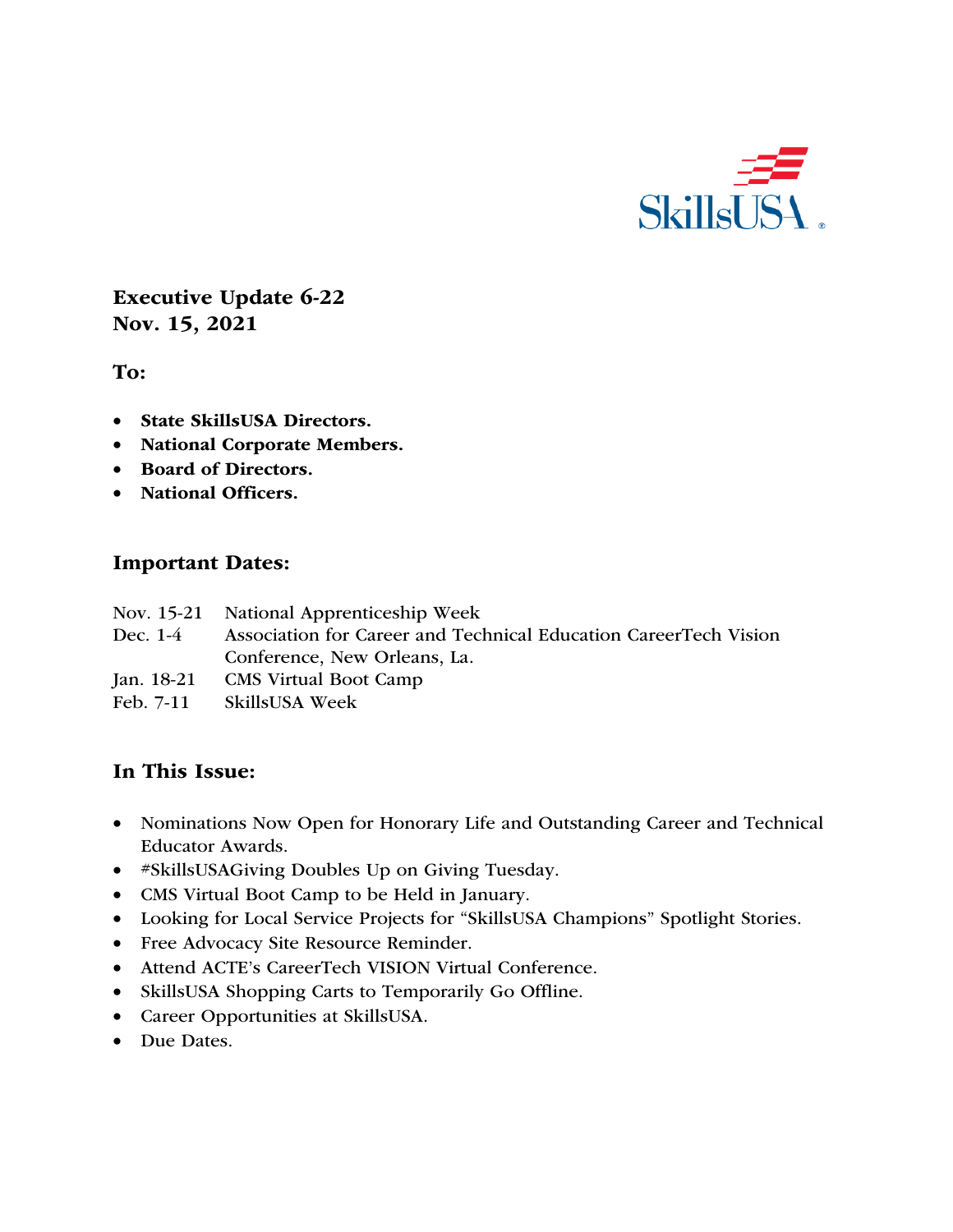# Nominations Now Open for Honorary Life and Outstanding Career and Technical Educator Awards

If you would like to nominate an individual for recognition as a SkillsUSA Honorary Life Member or Outstanding Career and Technical Educator, please submit your nomination by completing the online applications here. The deadline for applications is Feb. 15. For questions, contact Laura Rauch.

### #SkillsUSAGiving Doubles Up on Giving Tuesday

Help us invest in the next generation of career-ready skilled workers and leaders. Join us on Tuesday, Nov. 30, for this year's SkillsUSA Giving Campaign on Giving Tuesday, a global philanthropy event. SkillsUSA is excited to announce that CareerSafe Online will once again be generously matching this year's campaign donations up to \$10,000! Follow the 2021 campaign on social media and share #SkillsUSAGiving to help spread the word. Visit here to donate on or before Nov. 30.

#### CMS Virtual Boot Camp to be Held in January

The agenda is currently being finalized for the CMS Virtual Boot Camp. Details on the sessions and a registration link will be provided soon. The sessions will run from Jan. 18-21. We anticipate Tuesday, Wednesday and Friday sessions will begin at 2 p.m. ET, and the Thursday session will begin later in the afternoon. Those who completed the survey sent in September will be emailed information directly, and state SkillsUSA directors will receive further information in the Weekly Roundup. For questions, contact Patty Duncan.

# Looking for Service Projects for "SkillsUSA Champions" Stories

SkillsUSA is always on the lookout for local community service project stories to publish in the **Spotlight** section of our **SkillsUSA** Champions digital hub. If you know of a chapter that has completed a project for your community or plans to complete one this school year, please email the information to editors Jane Short and Hayley Uffelman, and one of them will reach out to you. You can also submit your details through this online form. Any story leads are appreciated.

#### Free Advocacy Site Resource Reminder

The **SkillsUSA** Advocacy Site is a free resource for members to contact their governor, state senators and representatives or members of Congress. You can also share SkillsUSA news with your local media and send invitations to events. To write your elected officials, use the "Compose Your Own Message" section. To email local newspapers or TV stations, choose the "Media" tab at the top of the webpage and send messages to up to six media outlets at a time. Using the site can be a great chapter project or lesson plan that involves research, writing and advocating.